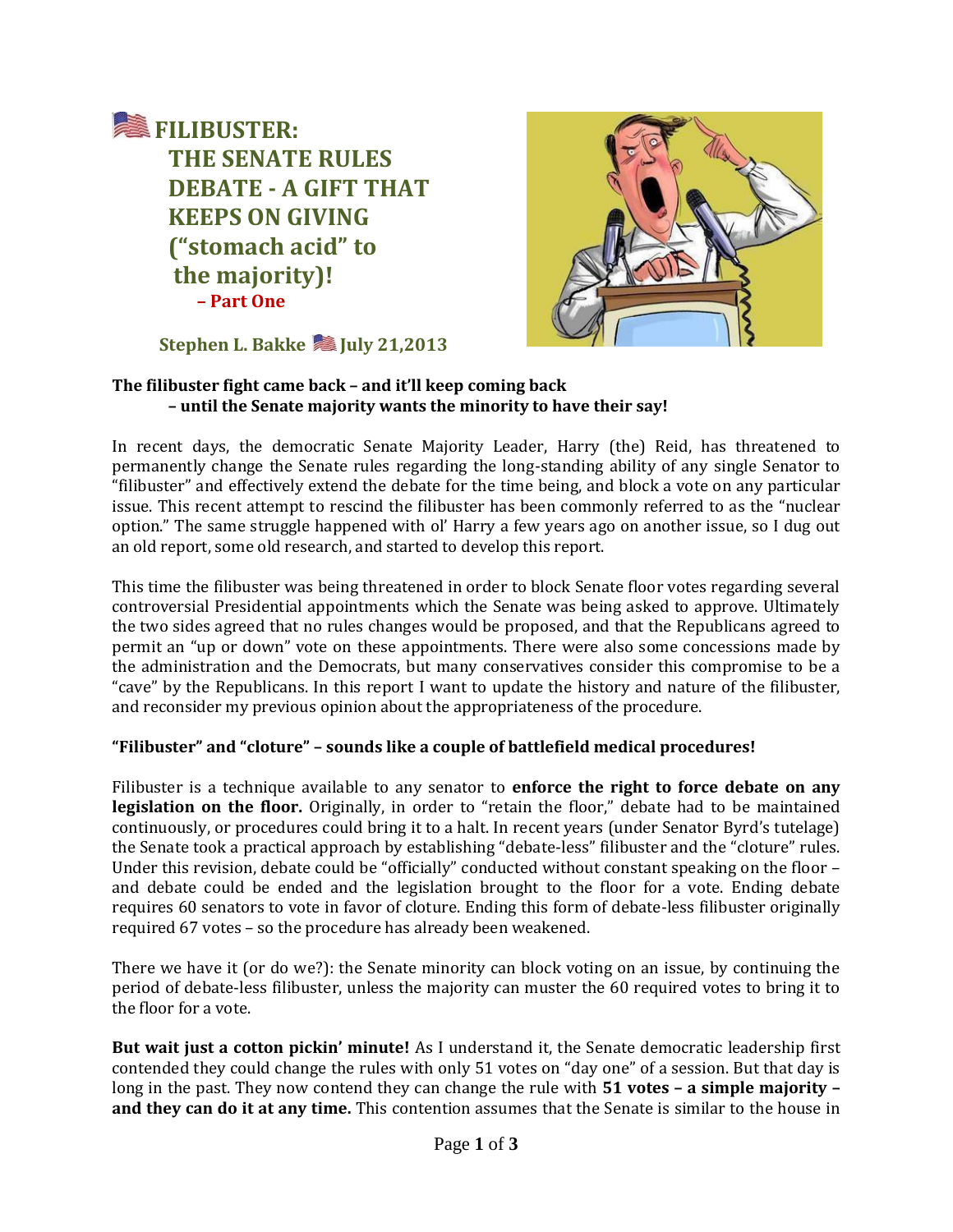that it should be able to easily rewrite the rules. In order to accomplish this, they would have to **completely reject the traditional concept that the Senate is a "continuing body"** and conjure up this new rule that permits easy rules changes and essentially rejects the tradition of extended debate through the filibuster.

## **Continuing body? Does this describe a really tall, gorgeous woman!**

The Senate's official website disagrees with the Democrats' apparent argument that the Senate is not a "continuing body." It states clearly that "the Senate does not have to reorganize itself for each new Congress." In addition, the "rules" website states "the rules of the Senate shall continue from one Congress to the next Congress unless they are changed as provided in these rules" – that's what "continuing body" means. Hence, it seems obvious to me that 67 votes are required to prevail on a rules change.



### **Since new rules are not required, old ones continue until changed by a vote of 67 senators.**

Remember that the House of Representatives must establish the rules at the beginning of each Congress – it has to, because it is not a "continuing body." The tradition that the Senate is a "continuing body" has its roots in the fact that the Constitution provides a system of staggered sixyear terms for senators:

*Immediately after they shall be assembled …… they shall be divided as equally as may be into three Classes. The Seats of the Senators of the first Class shall be vacated at the Expiration of the second Year, of the second Class at the Expiration of the fourth Year, and of the third Class at the Expiration of the sixth Year …… –* Article One, Section 3 of the Constitution

At the conclusion of each two-year congress, the terms of only one-third of the 100 senators expire, allowing two-thirds of the senators to continue **serving without interruption. This is unlike the House, whose members are all elected every two years.**

#### **The Senate majority NEVER has patience with the filibuster rule!**

I recall that it was in 2005 when the Republican majority in the Senate was threatening to amend the Senate rules to stifle the Democrat's attempt to block some of Bush's appointees through the use of "debate-less" filibuster. I**f you want to feel the real effect of philosophical whiplash**, consider some quotes from 2005 and later, coming from current participants in the debate:

*The Founders designed this system, as frustrating (as) it is, to make sure that there's a broad consensus before the country moves forward.* – Senator Barack Obama – 2005, on reasons for Senate-style debate when the Democrats were in the minority.

*One day Democrats will be in the majority again, and this rule change will be no fairer to a Republican minority than it is to a Democratic minority ……. [We] need to rise*